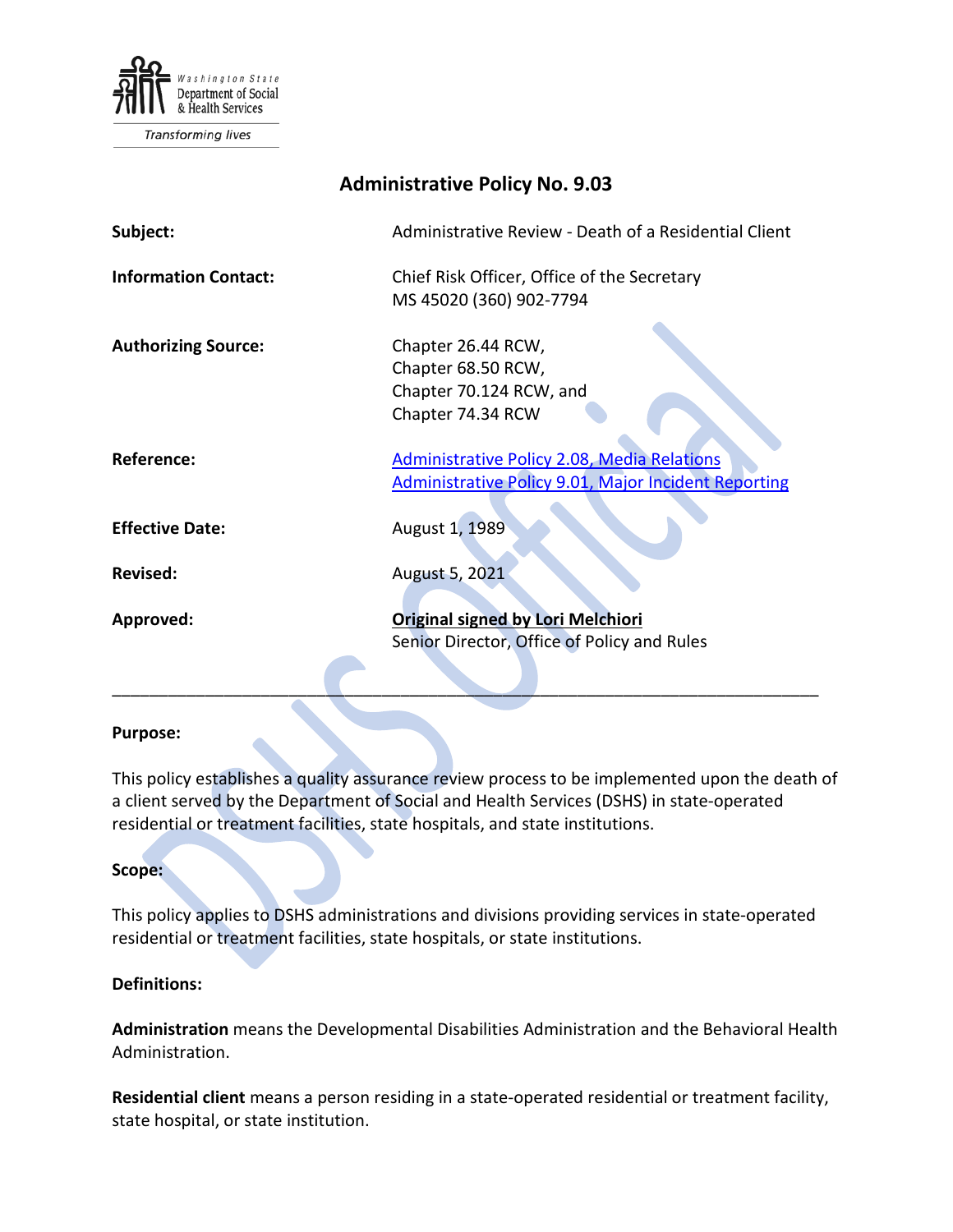Administrative Policy No. 9.03 August 5, 2021 Page 2

**Expected death** means a death resulting from a diagnosed terminal illness or other debilitating or deteriorating illness or condition where death is anticipated.

**Independent review process** means contracting with a qualified individual or agency external to and independent of DSHS (e.g., law enforcement, forensics investigators, medical examiner, or a medical specialist) to conduct an independent review of the causes and circumstances surrounding the death of a client when an independent review outside of DSHS is not already occurring (e.g. law enforcement investigation or autopsy).

**Suspicious death** means there is no medically reasonable explanation for the cause of death or it is possible that criminal activity, substandard care, negligence, or abusive treatment may have caused or was a factor in the death.

**Unexpected death** means a death not resulting from a diagnosed terminal illness or other debilitating or deteriorating illness or condition where death is anticipated.

### **Policy:**

- A. Each administration or division must establish and implement procedures for reviewing, investigating, and documenting the specific events and situations surrounding the death of a residential client. The administration or division must ensure such procedures include:
	- 1. Timely reporting of a death to the appropriate DSHS personnel using the reporting procedures in [Administrative Policy 2.08, Media Relations,](http://asd.dshs.wa.gov/RPAU/documents/Admin-Policy/02-08.htm) and [Administrative Policy 9.01, Incident Reporting,](http://asd.dshs.wa.gov/RPAU/documents/Admin-Policy/09-01.htm) and as required by this policy.
	- 2. A preliminary review to determine if the death was expected, unexpected, or suspicious must be conducted within one business day.
	- 3. A process for maintaining accurate and complete records of the death investigation while protecting the confidentiality of all records, as appropriate.
	- 4. A report to the appropriate assistant secretary or deputy assistant secretary no more than 30 days after the death and subsequent follow-up reports as needed until the final report is submitted.
	- 5. Once complete, the final report must be submitted to the secretary and the appropriate assistant secretary or deputy assistant secretary.
- B. Each administration must establish procedures to ensure the following actions are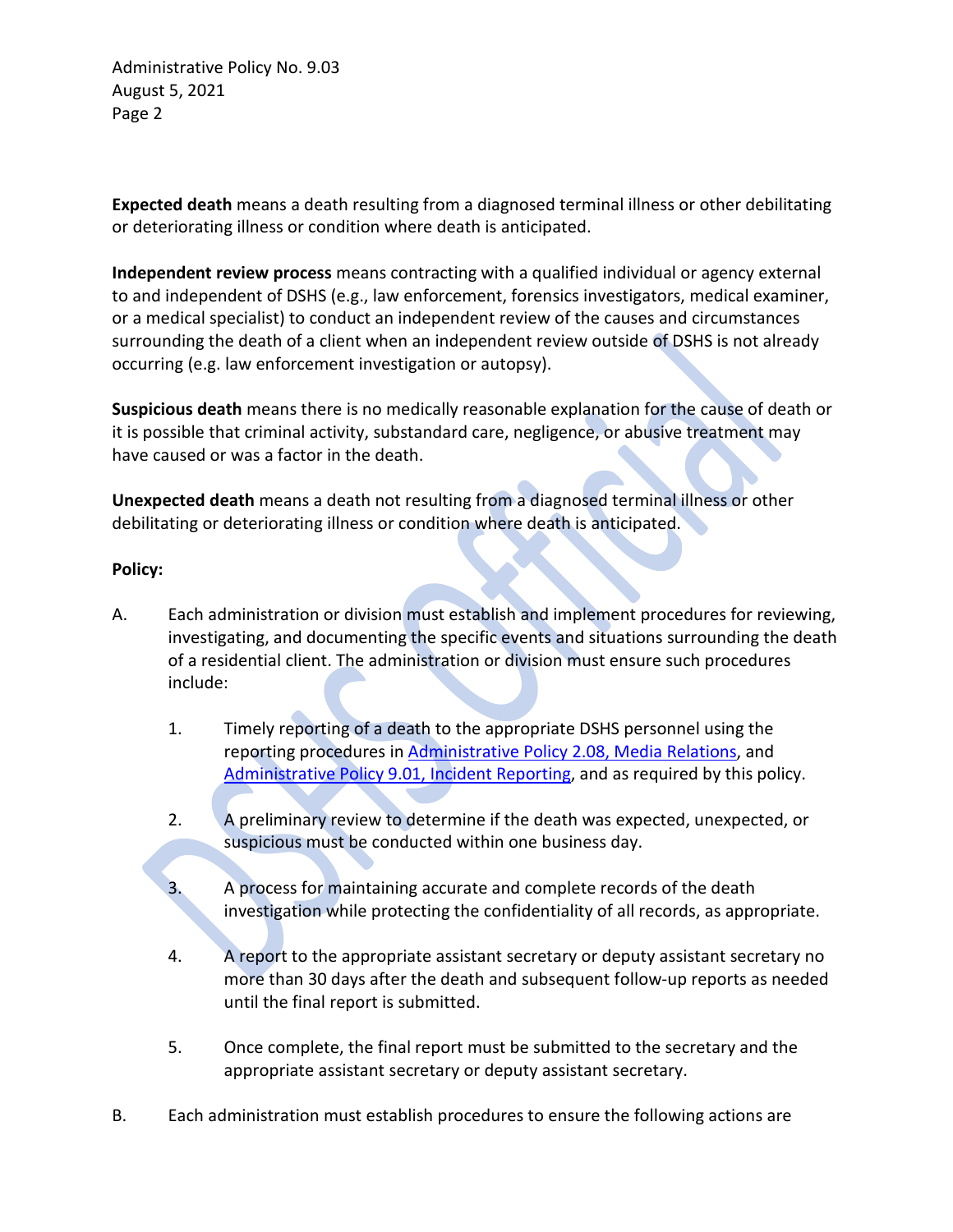taken.

## 1. **Expected deaths**.

- a. If the preliminary investigation determines a residential client's death was expected, no additional investigation is required.
- b. The reasoning for determining the death of a residential client as "expected" will be clearly documented in the preliminary investigation.

# 2. **Unexpected deaths.**

- a. If an unexpected death occurs after business hours, the assistant secretary must notify the director of communications and the secretary's office by 9:00 a.m. on the following business day.
- b. No more than one business day after a preliminary investigation determines a residential client's death was unexpected, the reporting administration or division must initiate a thorough internal review of the circumstances surrounding the death if an independent review has not been otherwise initiated or planned (e.g. autopsy or post mortem).
- c. The internal review must include:
	- i. A comprehensive description and chronology of the background events and apparent cause of death;
	- ii. An evaluation, completed by a physician other than the client's attending physician, of the medical, health care, and emergency services provided to the client on the premises where residential services were provided; and
	- iii. Copies of the available records of any acute care hospital or community health care provider related to the death.
- d. If an unexpected death is deemed to be suspicious at any time during the internal review process, the requirements laid out in the suspicious deaths section of this policy must be followed.

# 3. **Suspicious deaths.**

- a. Immediately report a suspicious death to the appropriate law enforcement agency and to Adult Protective Services (APS), Child Protective Services (CPS), or the Residential Care Services Complaint Resolution Unit (CRU), as appropriate.
- b. If a suspicious death occurs after business hours, the assistant secretary must notify the director of communications and the secretary's office by 9:00 a.m. on the following business day.
- c. No more than one business day after notification of a suspicious death of